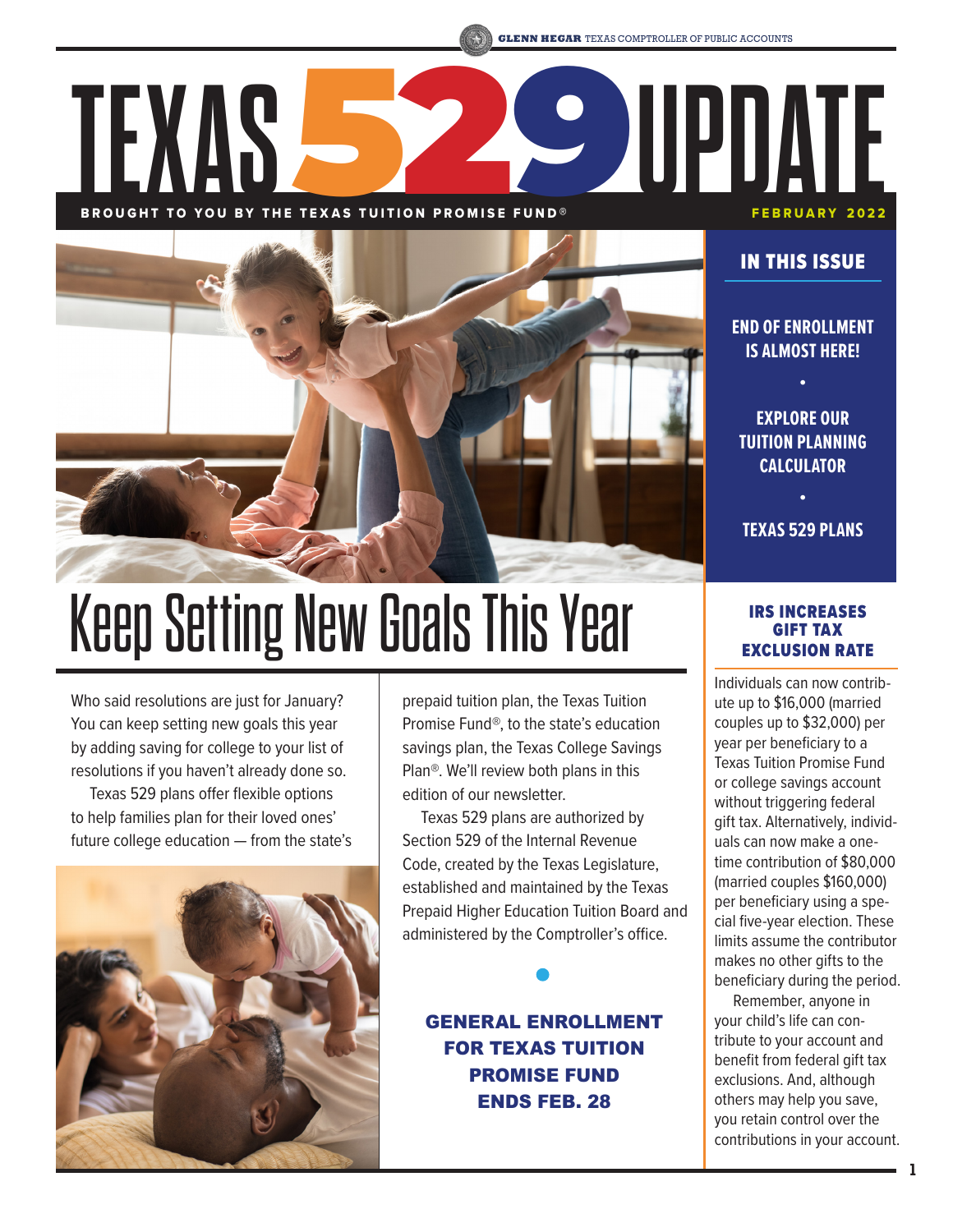# End of Enrollment is Almost Here!



If saving for college is a goal this year, don't forget that the general enrollment period for the Texas Tuition Promise Fund (TTPF) ends soon.

Enroll in the plan by Feb. 28 to lock in 2021-22 academic year costs for undergraduate resident tuition and schoolwide required fees at the state's public colleges and universities, excluding medical and dental institutions. Newborn enrollment for children younger than 1 year of age extends through July 31.

Participants in TTPF purchase prepaid tuition units, and the tuition unit sales prices are based on the current academic year costs for eligible schools at the time of purchase. The plan offers three types of tuition units that are assigned different values. Any tuition unit type can be used at any eligible school.

#### 2021-22 TUITION UNIT SALES PRICES

TYPE I

\$164.12/Unit **Based on the tuition and schoolwide required fees at the most expensive Texas public four-year college or university** 

# TYPE II

\$112.59/Unit **Based on the weighted average cost of tuition and schoolwide required fees at all Texas public four-year colleges** 

**and universities**

# TYPE III

\$29.15/Unit

**Based on the in-district weighted average cost of tuition and schoolwide required fees at all Texas public two-year colleges**

The **[Tuition Unit Pricing Schedule and](https://geminifund.com/RegulatoryDocumentCenter/PublicDocuments/Current.aspx?FundFamily=Texas529Plan&DocType=TTPF-013&DisplayCommon=False&Fund=TTPF Literature)  [Unit Value Redemption Guide](https://geminifund.com/RegulatoryDocumentCenter/PublicDocuments/Current.aspx?FundFamily=Texas529Plan&DocType=TTPF-013&DisplayCommon=False&Fund=TTPF Literature)** shows the current redemption values of tuition units at the state's public colleges and universities. Texas law requires these schools to accept TTPF as payment in full for tuition and schoolwide required fees for the hours covered by the units redeemed.

If your beneficiary attends a medical or dental institution, Texas private college or university, out-of-state college or university, career school or registered apprenticeship program, where tuition and schoolwide required fees are not locked in, the benefits and payouts of the plan would be based on Transfer Value.

# TEXAS 529 PLANS

#### DIFFERENT WAYS TO HELP YOU MEET COLLEGE COSTS

When it comes to meeting the rising cost of college tuition, Texans have three 529 plans that can help – a prepaid tuition plan, a direct-sold college savings plan and an advisor-sold college savings plan.

Whether you select just one plan or decide you are better served by selecting a prepaid tuition plan and a college savings plan, 529 plans may be a smart way to help you save for your child's higher education.

#### 529 PREPAID TUITION PLAN

*Texas Tuition Promise Fund®* 

Pay today's prices for tomorrow's undergraduate resident tuition and schoolwide required fees at Texas public colleges and universities, excluding medical and dental institutions. Transfer Value may be paid toward undergraduate tuition and schoolwide required fees at medical and dental institutions, Texas private colleges and universities, out-of-state colleges and universities, career schools and registered apprenticeship programs.

*(continued on page 3)*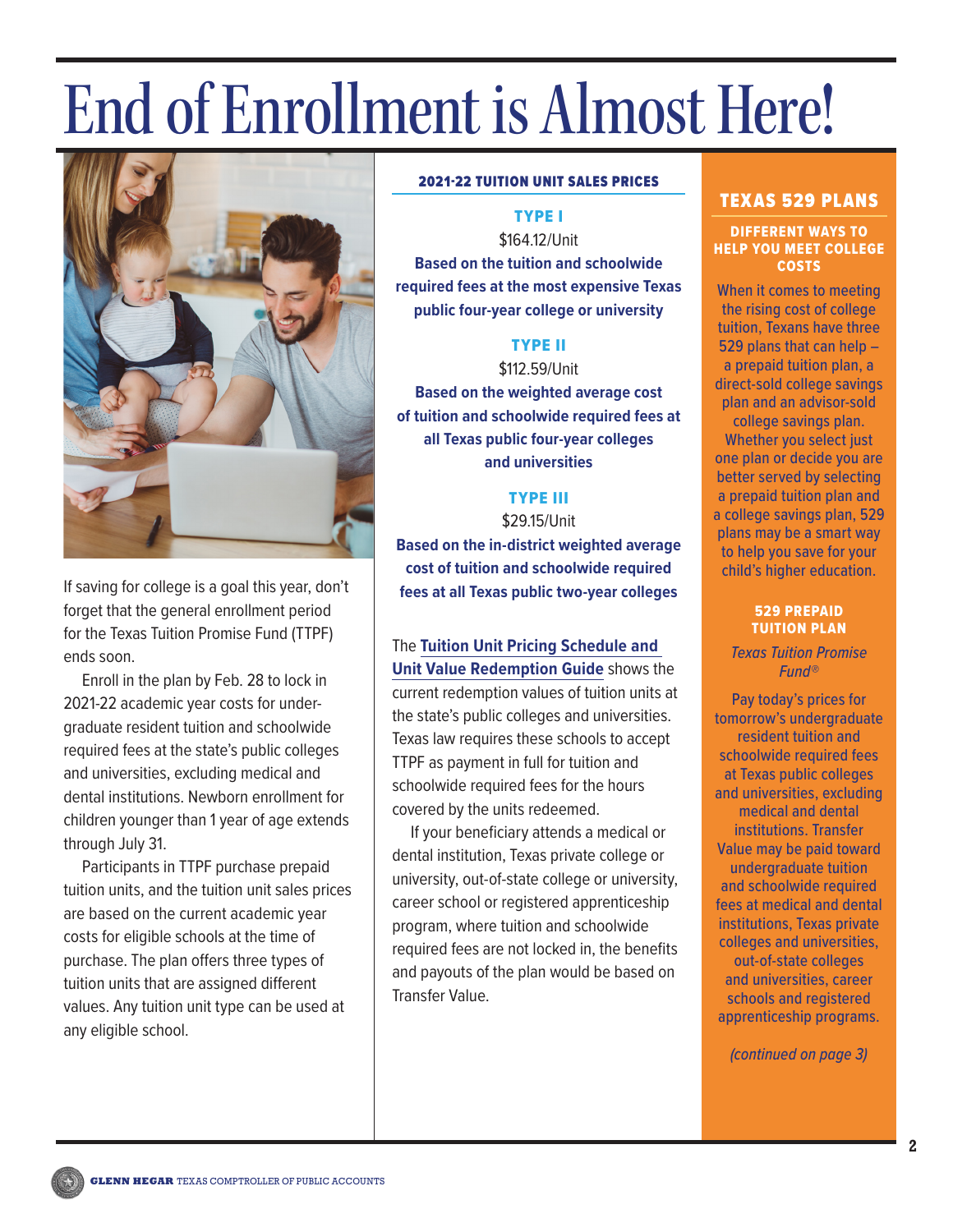#### *(continued from page 2)*

#### 529 COLLEGE SAVINGS PLANS

*Texas College Savings Plan® — direct sold LoneStar 529 Plan® — advisor sold*

Save for qualified education expenses at schools nationwide, including undergraduate and graduate tuition and fees, certain room and board costs, books and more. Funds can also be used for K-12 tuition, for registered apprenticeship programs or to repay student loans, subject to certain federal limits.

While federal law allows 529 plans to be used for certain elementary or secondary education tuition expenses, state tax consequences vary and may include the recapture of state tax deductions as well as penalties. You should consult with a tax or legal advisor in this regard.

If your budget allows, you might want to consider both a prepaid tuition plan and a college savings plan. You can use the prepaid tuition plan to lock in tuition and schoolwide required fees at eligible Texas colleges and universities and use a college savings plan to pay for other education expenses not covered by the Texas Tuition Promise Fund.

There is a maximum contribution limit of \$500,000 per beneficiary in all Texas 529 plans combined.

For more details, visit: **[TexasCollegeSavings.com](https://www.texascollegesavings.com/) [LoneStar529.com](https://www.lonestar529.com/)**

# Explore Our Tuition Planning Calculator

Our **[Tuition Planning Calculator](http://texastuitionpromisefund.com/calculator/)** lets you explore the flexibility of the Texas Tuition Promise Fund and is easy to use.

You can compare tuition unit types and payment plans to find the best option for your budget. While you won't need to designate a college or university when enrolling in the plan, the calculator allows you to see how many academic years of tuition and schoolwide required fees your selections would currently cover at various Texas public colleges and universities.

See the following example from the calculator based on this year's sales prices and a newborn beneficiary. The example uses 200 Type I tuition units purchased at one time through a Pay-As-You-Go payment option and shows the current value of these units applied to select schools.



Total Cost\* = Total Cost assumes the cost of undergraduate resident tuition and schoolwide required fees for 4 years of attendance at a 4-year college or university or 2 years of attendance at a 2-year junior or community college.

If you choose to purchase tuition units with installment payments, the payments will include a six-percent interest component. For instance, if this example had used monthly installment payments until the newborn beneficiary's projected high school graduation date to purchase 200 Type I tuition units, the monthly payments would be \$244.74 for 18 years totaling \$52,864.40.

#### GETTING STARTED

Once you've explored the flexibility of the Texas Tuition Promise Fund and decided it is the right way for you to help build toward your child's future, simply do the following to get started:

- **1.** Choose a tuition unit type.
- **2.** Select a payment option.
- **3.** Decide how many tuition units you want to purchase.

Enrollment in the plan can take as little as 15 minutes. After a \$25 enrollment fee and the purchase of at least one tuition unit of any type, future contributions can be as little as \$15. You can enroll online or download or order an enrollment kit on the website.

The sooner you start, the more affordable a college education could be.